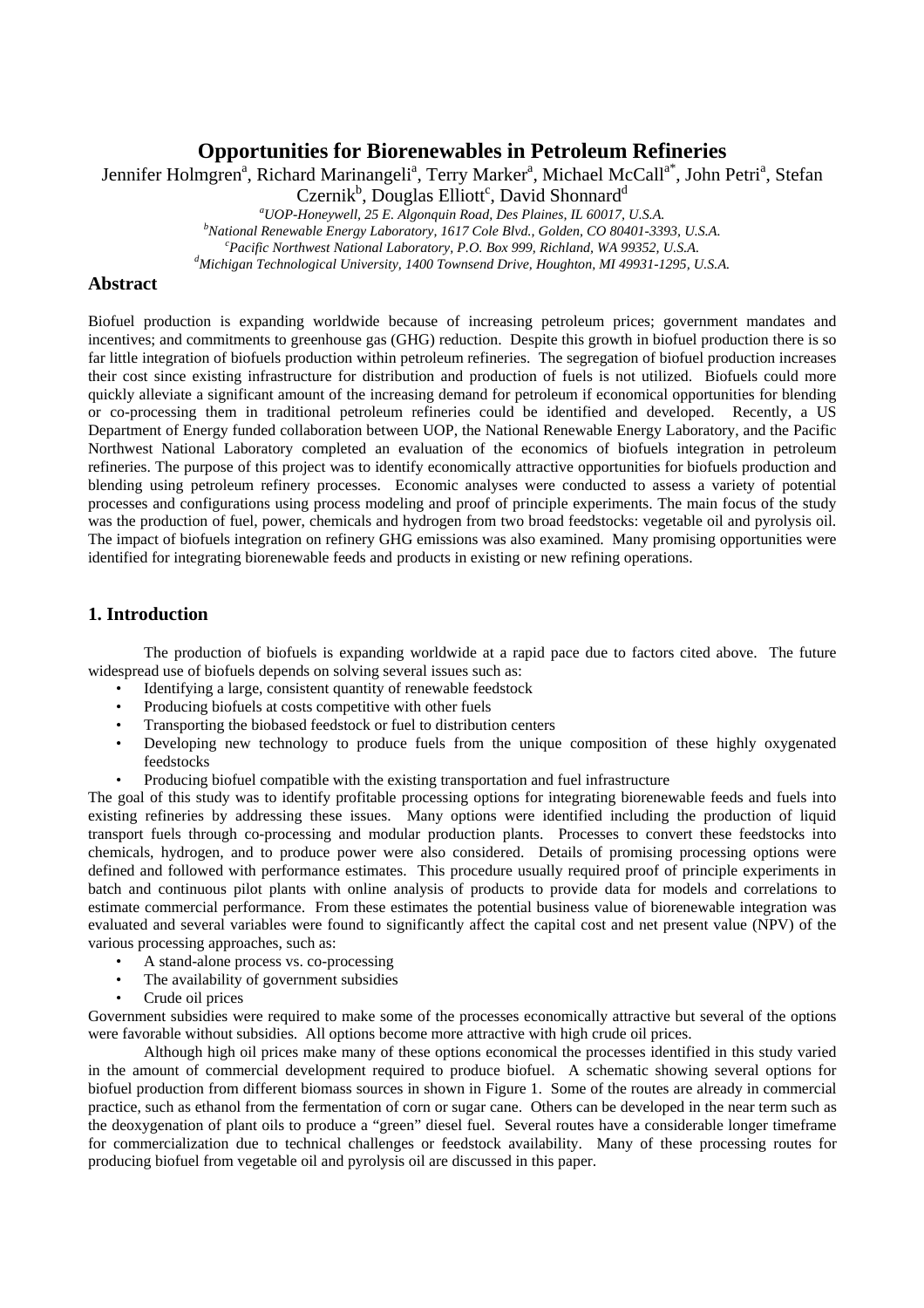

Figure 1. Overview of Biofuel Production

## **2. Study Basis and Methodology**

The first question addressed was the availability of biorenewable feedstocks at 2005 levels. Table 1 shows the U.S. availability of several biofeedstocks while Figure 2 compares the global volume of petroleum-based liquid transport fuels with available vegetable oil and greases in 2005. For example, vegetable oils and greases could only replace a very small fraction of transport fuel. However, the potential large supply of lignocellulosic biomass could supply a high percentage of future liquid transport fuels if commercial processes were available to convert these feeds. One such process evaluated in this study was fast pyrolysis but the quantity of pyrolysis oil is currently very low since commercial production is still at an early stage.

| <b>Biorenewable</b><br>Feedstock | Definition                                           |         | Amount produced Amount available for fuel<br>in the U.S. (bpd) $\vert$ production in U.S. (bpd) |
|----------------------------------|------------------------------------------------------|---------|-------------------------------------------------------------------------------------------------|
| Vegetable Oils                   | Produced from soybeans, corn, canola, palm           | 194,000 | 33,500                                                                                          |
| Recycled Products                | Yellow grease, brown (trap) grease                   | 51,700  | 33,800                                                                                          |
| <b>Animal Fats</b>               | Tallow, lard, fish oil                               | 71,000  | 32,500                                                                                          |
| Pyrolysis Oil                    | Made from pyrolysis of waste biomass<br>(cellulosic) | 1.500   | 750                                                                                             |

Table 1. Availability of biorenewable feedstocks in the  $U.S^{1,2,3,4,5}$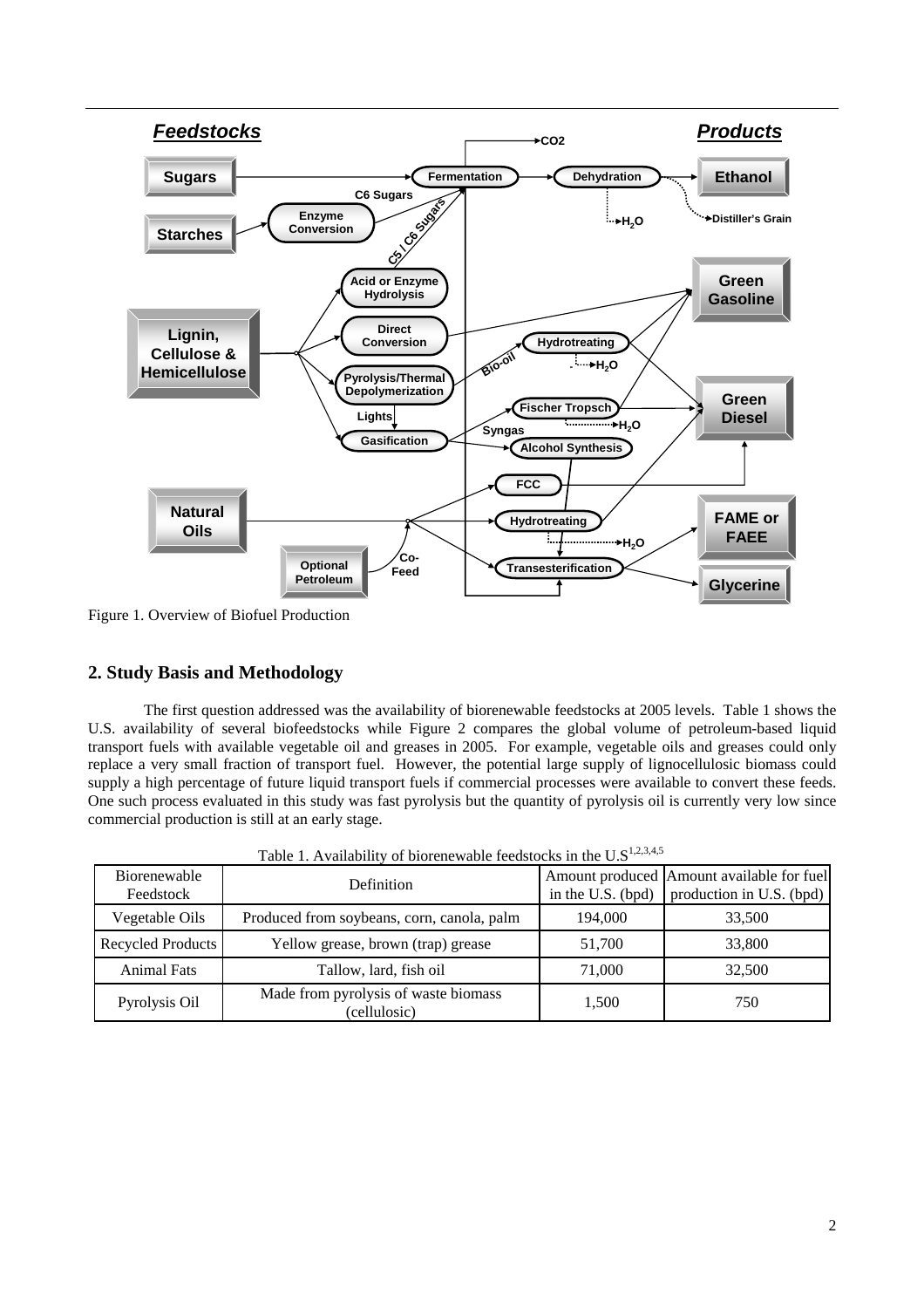

Figure 2. Availability of biorenewable feedstocks in the  $U.S^{6,7}$ 

 The study took into account both feedstock costs and the projected prices of potential products. Prices of raw vegetable oils, greases, and pyrolysis oils were determined and used in the economic assessment. The costs ranged from \$16/bbl for pyrolysis oil to \$>75/bbl for raw vegetable oils. Each economic analysis was primarily based on a West Texas Intermediate (WTI) crude feedstock price of \$40 per barrel, a level considerably lower than the recent >\$60/bbl price. The cost of each potential biofuel was compared to this crude feedstock price after incorporating a number of factors including capital costs; transportation costs;  $CO<sub>2</sub>$  credits; subsidies; and cetane and octane numbers.

 Most of the feedstocks looked promising when current subsidies were applied and several were economically attractive without subsidies such as pyrolysis oil and brown grease. Raw vegetable oils were not attractive without subsidies until crude prices are > \$70/bbl.

 The properties of biorenewable feedstocks were compared to petroleum as shown in Table 2. The biggest difference between biorenewable and petroleum feedstocks is oxygen content. Biorenewables have oxygen levels from 10-40% while petroleum has essentially none making the chemical properties of biorenewables very different from petroleum. For example, these feedstocks are often more polar and some easily entrain water and can therefore be acidic. All have very low sulfur levels and many have low nitrogen levels depending on their amino acid content during processing. Several properties are incompatible with typical refinery operations such as the acidity and alkali content so that processes were identified to pretreat many of these feeds before entering refinery operations.

|                     | Petroleum     |           | Biorenewable |                      |               |
|---------------------|---------------|-----------|--------------|----------------------|---------------|
|                     | Crude Typical | Resid     | Soyoil       | <b>Yellow Grease</b> | Pyrolysis Oil |
| % $C$               | 83-86         | 84.9      | 77.6         | 76.4                 | 56.2          |
| %H                  | $11 - 14$     | 10.6      | 11.7         | 11.6                 | 6.6           |
| %S                  | $0-4(1.8avg)$ | 4.2       | .0006        | .04                  |               |
| $\% N$              | $0-1$ (.1avg) | $\cdot$ 3 | .0011        | .03                  | $\cdot$ 3     |
| $\%$ O              |               |           | 10.4         | 12.1                 | 36.9          |
| H/C                 | $1.8 - 1.9$   | 1.5       | 1.8          | 1.8                  | 1.4           |
| Density             | .86(avg)      | 1.05      | .92          | .89                  | 1.23          |
| <b>TAN</b>          | $<$ 1         | $\leq$ 1  | 2            | 30                   | 78            |
| ppm alkali metals   | 60            | 6         | 100          | 100                  | 100           |
| Heating value kJ/kg | 41,800        | 40,700    | 37,200       | 37,200               | 15,200        |

Table 2. Typical Properties of Petroleum and Biorenewable Feedstocks

## **3. Refining Opportunities for Vegetable Oils and Greases**

 A large number of options were identified for processing vegetable oils and greases in refineries as shown in Figure 3. One is catalytic cracking to produce either green gasoline or green olefins, depending on the process conditions and catalysts, to produce fuel or valuable chemicals such as ethylene and propylene. Likewise, these oils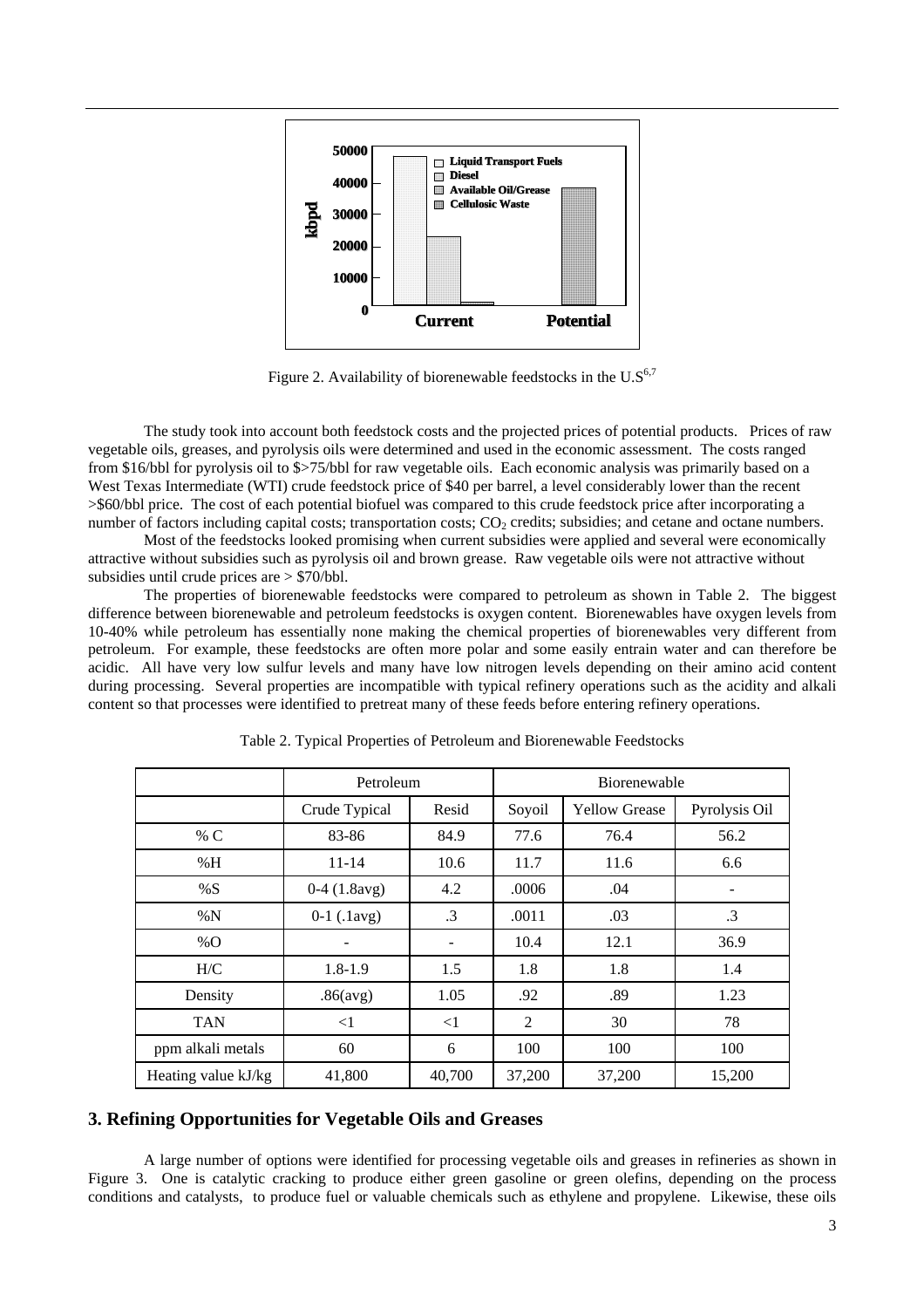could be deoxygenated using existing hydroprocessing technology to produce a high-cetane green diesel product. Different fits for the production of biodiesel in refineries were also evaluated but are not discussed in this paper.



Figure 3. Processing routes for vegetable oils and grease

#### **3.1. Catalytic Cracking of Vegetable Oils and Greases**

 Processing options for the catalytic cracking of vegetable oils and greases were identified and one example is shown in Figure 4, where a pretreatment unit is required to remove catalytic poisons such as alkali metals and other problematic components such as water and solids. The pretreated feed can then be coprocessed with crude to produce gasoline and other products. Furthermore, a modified catalytic cracking process can produce high value products such as ethylene and propylene.



Figure 4. Processing approach for catalytic cracking of vegetable oil and grease

 Estimates for each processing option are shown in Tables 3 and 4. Vegetable oil and greases produce gasoline yields very competitive with petroleum crude with reduced yields of heavier and often undesirable products such as LCO and CSO. Such processing also produces a significant amount of water and/or  $CO<sub>x</sub>$  as a consequence of feedstock deoxygenation. Results were similar for olefins production where vegetable oil and greases can produce competitive yields of ethylene and propylene with reduced amounts of gasoline, LCO, and CSO. RON values are slightly higher for processing vegetable oils in both catalytic cracking schemes while coke yields are slightly higher for gasoline production. In either case the use of vegetable oils and greases in catalytic cracking units is feasible and attractive.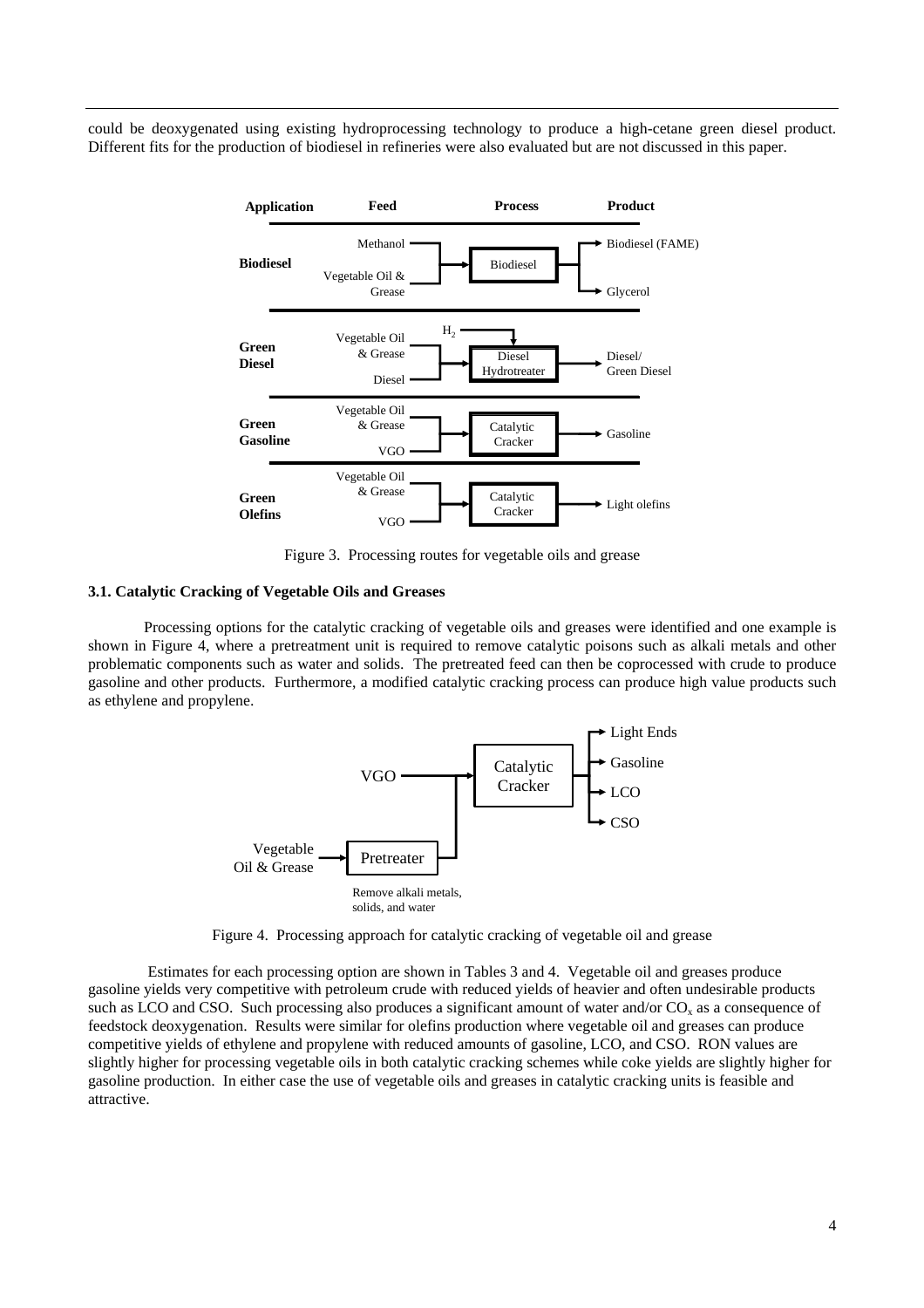|                        | <b>VGO</b> | <b>Vegetable</b><br>Oil/Grease |
|------------------------|------------|--------------------------------|
| $C_2=$                 | 1.5        | 1.9                            |
| $C_3P$                 | 0.7        | 0.8                            |
| $C_3=$                 | 4.0        | 4.5                            |
| $C_{4}S$               | 7.9        | 6.5                            |
| Gasoline               | 45.5       | 44.9                           |
| <b>LCO</b>             | 17.5       | 11.3                           |
| <b>CSO</b>             | 19.5       | 12.7                           |
| Coke                   | 3.4        | 4.5                            |
| Water/ $COX$ (Est.)    | 0          | 12.7                           |
| <b>RON</b> of Gasoline | 92.1       | 94.8                           |

Table 3. Estimated green gasoline yields

**VGO Vegetable Oil/Grease**   $C_2P+Methodene$  4.1 4.0  $C_2$ = 8.6 8.6  $C_3P$  2.0 2.0  $C_3 =$  22.0 22.2  $C_4s$  15.0 13.4 Gasoline 27.3 22.7 LCO | 9.5 | 4.9  $\text{CSO}$  | 5.0 | 3.0 Coke 6.5 6.5 Water/ $CO_X$  (Est.) 0 12.7 RON of Gasoline 94.8 96.8

Table 4. Estimated green olefins yields

#### **3.2. Hydroprocessing Vegetable Oils and Greases to Produce Green Diesel**

 The use of existing hydroprocessing technology was evaluated for the deoxygenation of vegetable oils and greases to produce a paraffinic diesel fuel through two promising processing options. As with catalytic cracking, coprocessing in existing units requires a pretreatment unit to remove alkali metals and hydrogenate units of unsaturation on the fatty acid chains. The pretreated feed is then fed to an existing hydrotreater to produce a high cetane diesel product. An alternative is to produce the green diesel in a separate modular unit where processing conditions are optimized for the vegetable-oil-based feedstock. This modular unit could be constructed at an existing refinery or at remote locations. The paraffinic product could be blended with the hydrotreated diesel or could serve as a high quality diesel fuel on its own. This latter approach is attractive for feedstocks containing high percentages of free fatty acids or when transportation of the feedstock is prohibitively high since construction near the feedstock source and the choice of proper metallurgy will solve both issues.

 Performance estimates for a green diesel process are shown in Table 5. Hydrogen requirements are variable depending on both the degrees of unsaturation on the fatty acid chains and the deoxygenation mechanism which itself depends on the choice of catalyst and processing conditions. Hydrodeoxygenation produces water and requires one hydrogen molecule for each oxygen removed while decarboxylation removes one carbon to produce CO or CO<sub>2</sub>. Breaking the triglyceride backbone produces propane or lighter hydrocarbons. The yield of a high cetane and low sulfur-content green diesel product is >98% on a volumetric basis.

 Green diesel is a fully-deoxygenated paraffinic feed and has several advantages over biodiesel, also produced from vegetable oil, as shown in Table 6. It is produced as a high-cetane, straight-chain paraffin but its cold-flow properties can be adjusted by the appropriate level of isomerization. The product cetane number can reach as high as 80-90. Biodiesel, a fatty acid methyl ester (FAME), contains a significant amount of oxygen that lowers its heating value and contributes to higher NOx emissions for concentrated blends. There are some other differences in product properties not identified in the table. The production of FAME yields a significant amount of contaminated glycerol byproduct that needs a commercial outlet while green diesel produces light hydrocarbons from the triglyceride backbone. The production of biodiesel requires a less flexible range of vegetable oil feedstock and fatty acids must be removed prior to transesterification. Highly unsaturated fatty acids chains result in a less stable biodiesel product since oxidation occurs at the double bonds when stored for extended periods of time. Green diesel has several property advantages over biodiesel and will likely be preferred by vehicle manufacturers.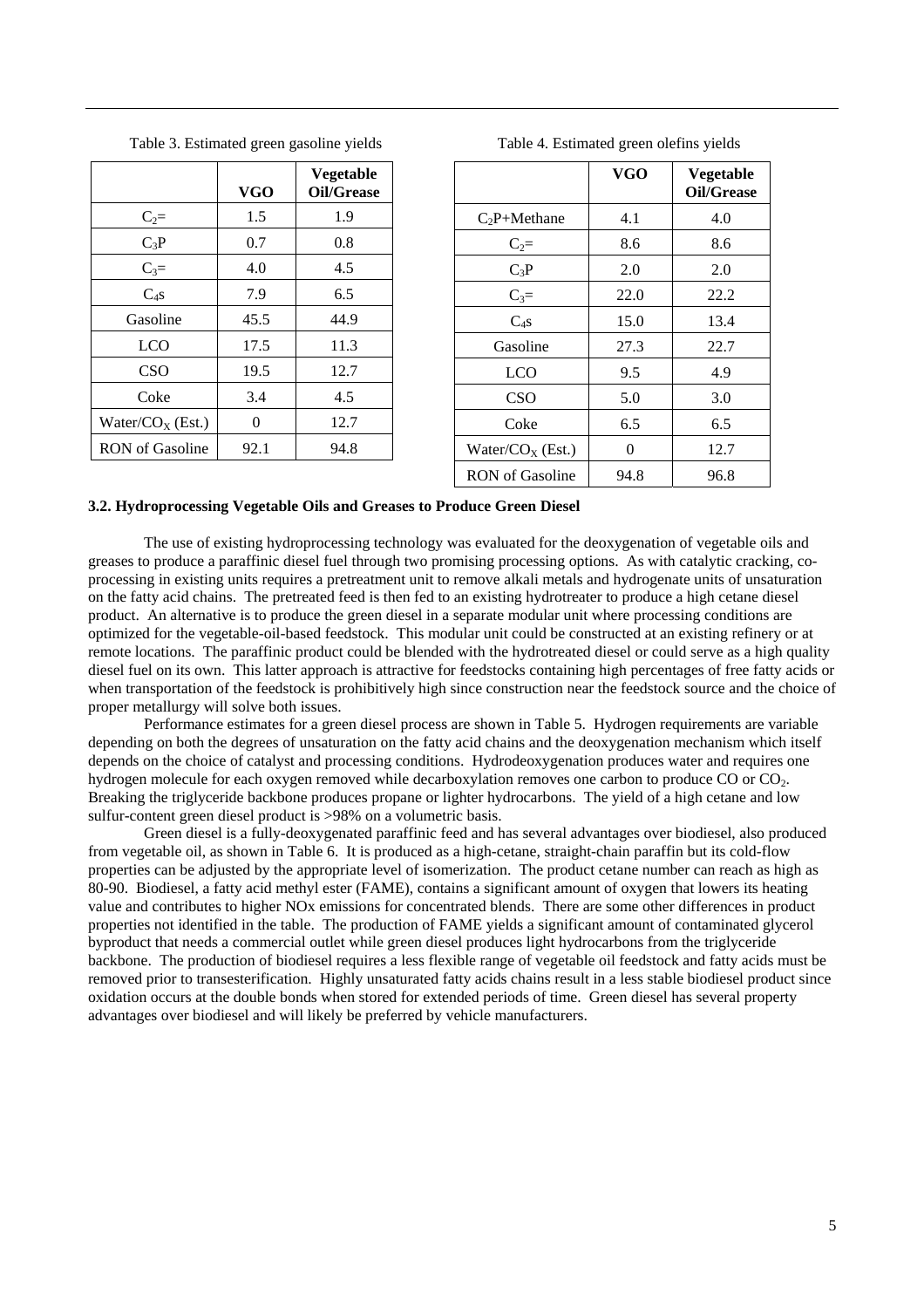| Products      |         |
|---------------|---------|
| Vol % Naphtha | $< 1\%$ |
| Vol % Diesel  | >98%    |
| Cetane Number | 80-100  |
| ppm S         | <10     |

Table 5. Performance Estimates for Green Diesel Process

|  | Table 6. Comparison of Biodiesel and Green Diesel Properties |  |  |
|--|--------------------------------------------------------------|--|--|
|  |                                                              |  |  |

|                                      | <b>Biodiesel</b> (FAME) | Green diesel  |
|--------------------------------------|-------------------------|---------------|
| %O                                   | 11                      | 0             |
| Density g/ml                         | 0.883                   | 0.78          |
| Sulfur content                       | $<$ 10ppm               | $<$ 10ppm     |
| Heating Value (lower) MJ/kg          | 38                      | 44            |
| % change in NO <sub>x</sub> emission | $+10$                   | $0$ to $-10$  |
| Cloud Point C                        | $-5$                    | $-5$ to $-30$ |
| Distillation 10-90% pt               | 340-355                 | 265-320       |
| Cetane                               | 50                      | 80-90         |

### **3.3. Economic Analyses of Vegetable Oil and Grease Processing**

 Economic comparisons for the various processing options for vegetable oil and greases are shown in Figure 5 and Figure 6. First, a comparison of estimated capital costs is shown in Figure 5. These costs represent U.S.A. Gulf Coast erection to UOP standards for new equipment on a January 2005, open shop (non-union) labor basis. The equipment costs have an anticipated accuracy of -15%/+30%. The estimated erected cost (EEC) is a factored cost, which includes installation, associated bulk items (such as instruments, electrical, piping, and civil), indirects, and contractor's home office expenses. The EEC has an anticipated accuracy of -30%/+50%. The table shows that producing biodiesel has higher capital costs since it requires a more complex processing plant.



oils and greases.

of biofuels and chemicals<sup>8,9,10,11</sup>

 Figure 6 summarizes the economic analyses of biofuels and chemicals production from oils and greases comparing the NPV's of four products as a function of feedstock. Biodiesel is the least cost-competitive product for any feedstock, due to the high capital cost of biodiesel production. The effects of potential subsidies on NPV are included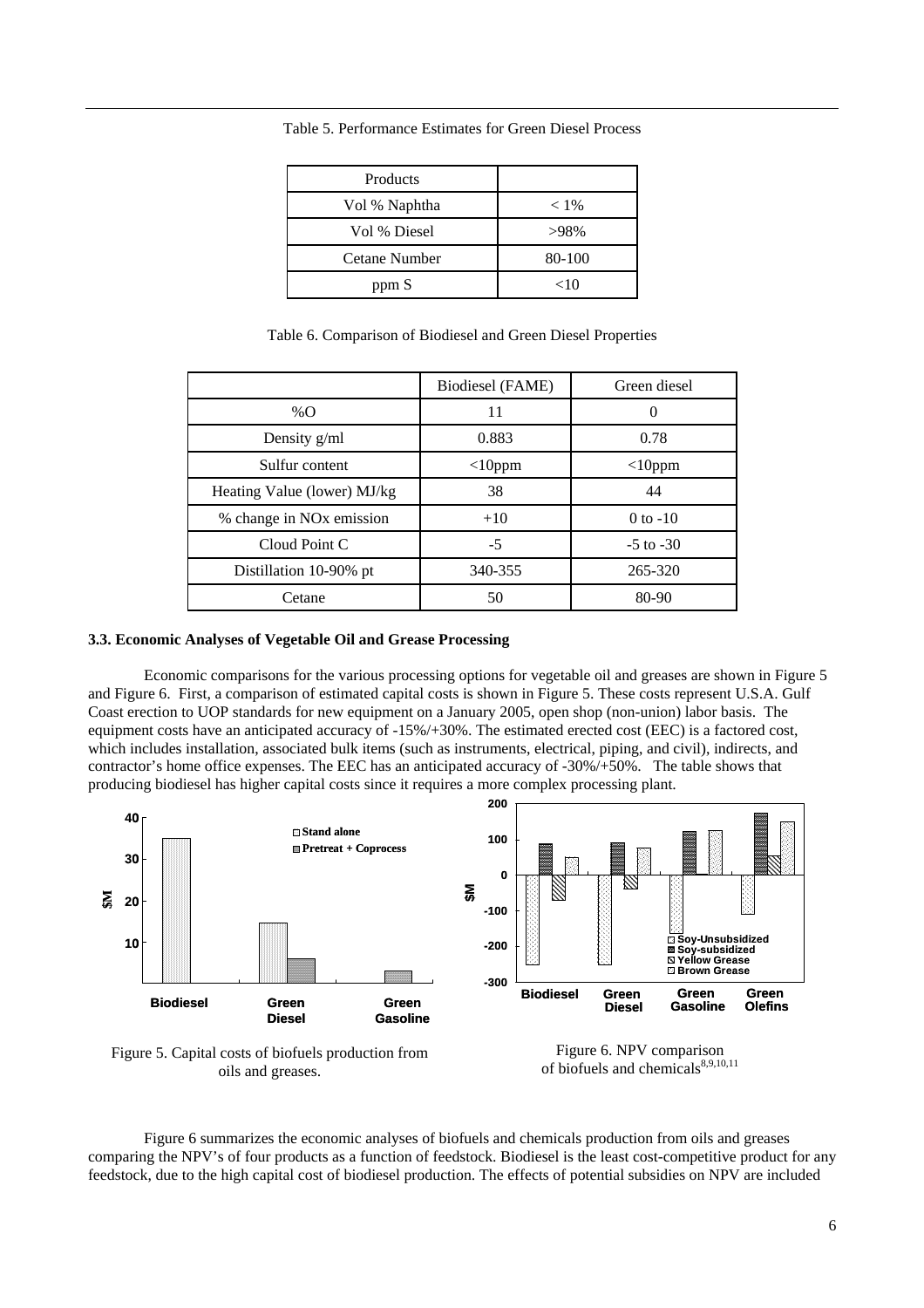and brown grease does not require subsidies to be an economically-viable feed for any of the products, because of its low cost. However, subsidies would have a significant impact on the viability of processing soy-based products.

### **4. Refining Opportunities for Pyrolysis Oil**

 Fast pyrolysis is a thermochemical process with the potential to convert the large volumes of cellulosic biomass available in the U.S. and globally into liquid fuels and feeds. A solid biomass feedstock is injected into a fluidized bed with high heat transfer capability for short contact times followed by quenching to condense a liquid biooil in 50-75% yields with gas and char forming the balance. The biooil contains the thermally cracked products of the original cellulose, hemicellulose, and lignin fractions present in the biomass. It also contains a high percentage of water, often as high as 30%. The total oil is often homogeneous after quenching but can easily be separated into two fractions, a water soluble fraction and a heavier pyrolytic lignin fraction. The addition of more water allows the pyrolytic lignin fraction to be isolated and the majority of it consists of the same phenolic polymer as lignin but with smaller molecular weight fragments. Pyrolytic lignin is a better feedstock for liquid fuel production than the watersoluble fraction because of its lower oxygen content and therefore the study focused on evaluating it as a potential feedstock for the production of highly aromatic gasoline. Commercial outlets for the water-soluble oil were identified and evaluated, such as the production of hydrogen and as a fuel for power generation. These latter applications will not be discussed here.

 Table 7 shows an estimated performance for hydroprocessing pyrolytic lignin to produce biofuels based on experimental results. These estimates were used as a basis for economic calculations. The naphtha and diesel are produced along with a large amount of water and  $CO<sub>2</sub>$  due to water removal and deoxygenation. As with the vegetable oil the consumption of hydrogen and yield of  $CO/CO<sub>2</sub>$  will vary depending on the mechanism of deoxygenation.

| Feed                   | Wt%     | bpd   |
|------------------------|---------|-------|
| Pyrolytic Lignin       | 100     | 2,250 |
| H <sub>2</sub>         | $4 - 5$ |       |
| Products               |         |       |
| Lt ends                | 15      |       |
| Naphtha                | 30      | 1,010 |
| Diesel                 | 8       | 250   |
| Water, CO <sub>2</sub> | 51-52   |       |

Table 7. Performance estimates for the production of naphtha and diesel from pyrolysis oil

The economics for producing fuels from pyrolytic lignin are shown in Table 8, assuming \$18/bbl pyrolysis oil (\$16/bbl +\$2/bbl transportation charges) and two crude oil prices: \$40 & \$50/bbl.

Table 8. Performance estimates for the production of gasoline and diesel from pyrolysis oil

|          |                     |        | \$40/bbl Crude | \$50/bbl Crude |
|----------|---------------------|--------|----------------|----------------|
|          |                     | bpd    | \$/D\$         | \$/D\$         |
| Feed     | Pyrolytic Lignin    | 2,250  | 40,500         | 40,500         |
|          | H <sub>2</sub>      | 21.4 T | 25,680         | 25,680         |
| Products | Lt Hydrocarbons     | 64T/D  | 19,303         | 23,164         |
|          | Naphtha             | 1,010  | 52,520         | 62,510         |
|          | <b>Diesel</b>       | 250    | 12,000         | 15,000         |
| Other    | <b>Utilities</b>    |        | $-4,800$       | $-5,760$       |
|          | Net                 |        | 12,843         | 28,734         |
|          | <b>Annual Value</b> |        | \$4.2MM        | \$9.5MM        |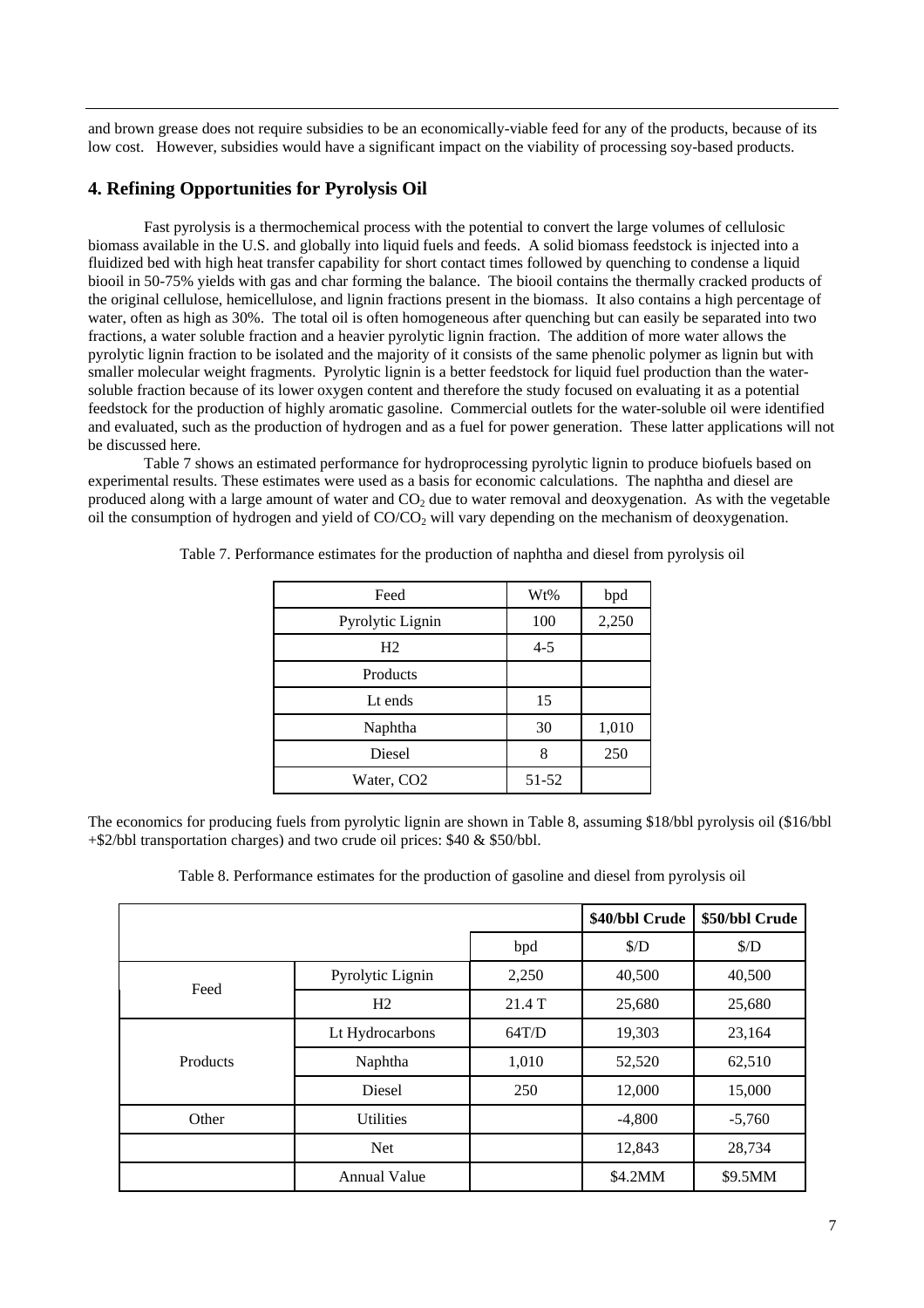The value of producing liquid transportation fuels from pyrolysis oil is sensitive to both the price of the crude and feedstock. The sensitivity to feedstock price decreases with increasing crude oil price as shown in Figure 7 where the years required for payback of the capital investment is shown for several different prices of crude and pyrolysis oils. This figure is based on a capital cost of \$30 MM for a hydrotreating/hydrocracking unit producing 1,010 bpd of gasoline. Producing fuel becomes economically attractive for \$18/bbl pyrolysis oil at a crude price of \$50/bbl. As pyrolysis oil price decreases, producing fuels from pyrolytic lignin becomes attractive at lower crude oil prices.



Figure 7. Years to payback for conversion of pyrolytic lignin to gasoline.

#### **5. Life Cycle Analysis of Vegetable Oil Processing Options**

 A life-cycle analysis (LCA) of the various vegetable oil processing routes was conducted at Michigan Technological University using the Simapro<sup>TM</sup> LCA program. LCA is a method to determine and compare the environmental impact of alternative products or processes "from cradle to grave". In this case, the scope of the analysis was from extraction through combustion. For analysis purposes, it was assumed that all fuels have the same performance in transportation use. The primary focus of the analysis was on fossil energy consumption and emission of greenhouse gases, though other impact categories are included.

 The results of the analysis are shown in Figure 8. In general, the green products have much lower total environmental impact scores than petroleum diesel primarily because of significantly lower production of climateactive CO2. Of the biofuels, green diesel and green gasoline (from catalytic cracking of vegetable oil) have the lowest environmental impact and CO<sub>2</sub> production. The environmental impact of biodiesel production is higher due to the methanol requirement which is produced from natural gas through an energy-intensive process with a strong environmental burden.



Figure 8. LCA – single environmental impact score.

#### **5. Summary**

 Many economically attractive opportunities were identified in this study for the integration of biorenewable feedstocks and biofuels in petroleum refineries, particularly for two promising feedstocks:

- Vegetable oils/greases to produce green diesel, gasoline, or chemicals
- Pyrolysis oil to produce green gasoline

Vegetable oil can be processed in the short term using commercially available refining technology but will be limited to producing a small fraction of liquid transport fuels due to a limited amount of feedstock. Pyrolysis oil processing requires more commercial development and is also limited by the availability of pyrolysis oil since commercial